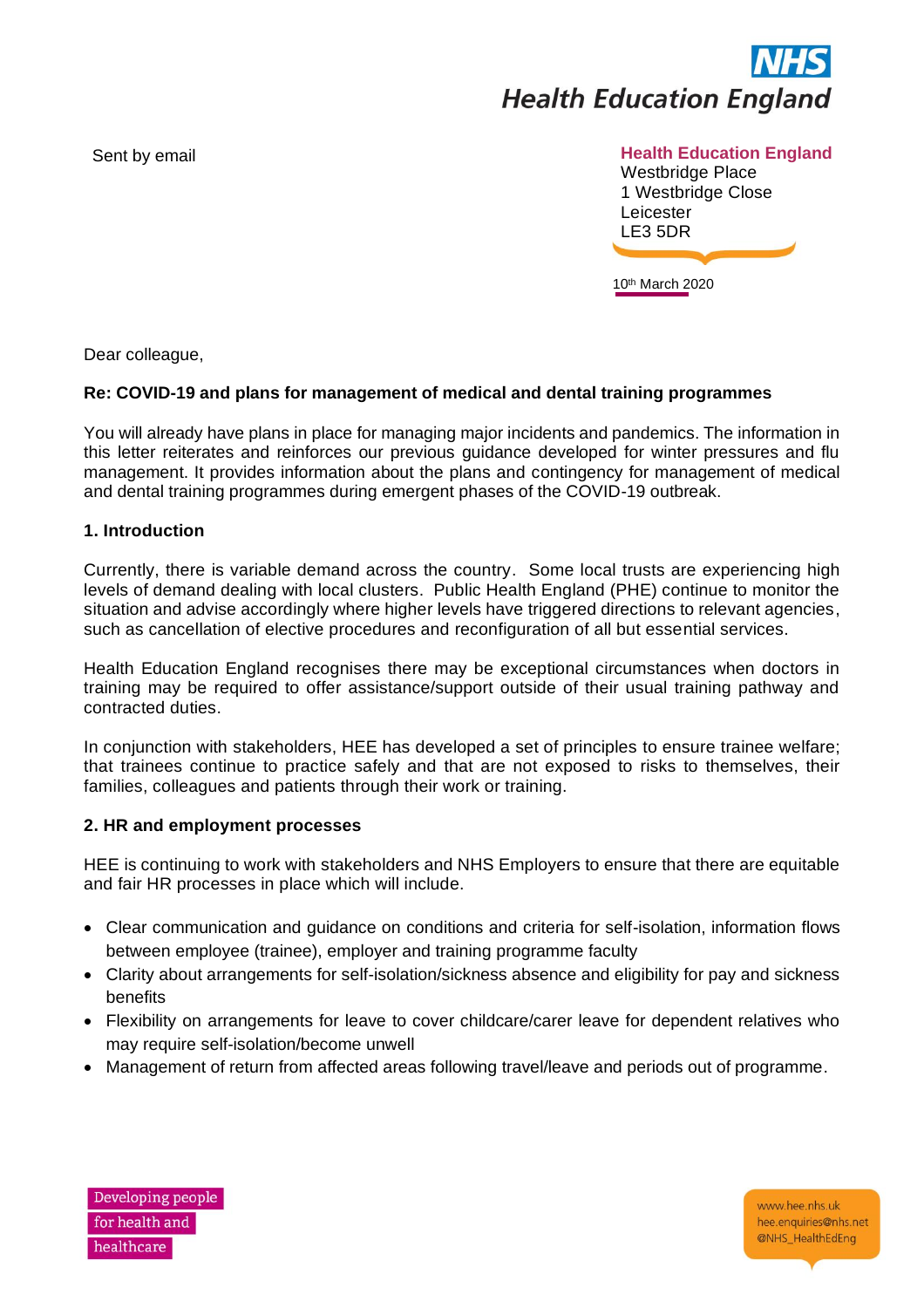

## **3. Training programme management processes**

HEE is reviewing processes in training programme management to minimise risk e.g. recruitment and ARCPs. This is to mitigate against any negative impact on trainees' progression through the training programme, if learning opportunities to gain required competences are frustrated by events e.g. an exam or mandatory course is cancelled. HEE will provide regular updates as the situation changes.

## **4. Movement/redistribution of trainees**

## 4.1 HEE have recently added this statement to HEE guidance

*HEE recognises and values the significant contribution all our healthcare learners, including doctors in training, make to the delivery of care for patients. We know our learners are dedicated and committed professionals who act to help patients in need.* 

*In exceptional circumstances this may mean they need to work in different clinical areas or even in a different provider within their local healthcare system. However, it is important that these circumstances are truly exceptional and that any diversion of doctors, or others from their training/ normal professional responsibilities does not become normalised.*

*HEE provides guidance for Trusts, GP practices or other healthcare settings facing exceptional pressures and will do everything we can to reduce the impact on learning and training progression of any placement move or change in service provision. The exceptional nature of such circumstances will be taken into account when assessing progress against curricula during this time.* 

*Our Postgraduate Deans and Regional teams will monitor any exceptional circumstances and liaise closely with our education providers.* 

## 4.2 Principles for redistribution of trainees across specialties

There may be occasions where, due to increases in local demand, there are requests to move trainees to provide additional support in other areas/specialties in their trust or in exceptional circumstances at another site. Health Education England's Deans will provide guidance that enables the movement of trainees under emergency situations to safeguard patient care. This safeguards trainees and minimises any loss of education and training.

The same principles applied for movement of trainees to manage winter pressures are being used, which will be updated and amended for COVID-19.

Where movement of trainees might be required, arrangements should be discussed prospectively with the Postgraduate Dean (PGD); be short to medium term; not impact on doctors training longer term; be subject to regular review and updates to the PGD; ensure that trainees are adequately supervised in the host environment and specialty and work within the limits of their competence appropriate to the stage of training.

It might be helpful to have plans in place that address the areas upon which the PGD would seek reassurance before the conversation with the PGD team. These should include:

- The detail of planned cross cover/move e.g. surgical trainees released to provide medical cover
- Supervision arrangements for doctors working outside of their usual programme
- Supervision should be from a senior doctor in the covering specialty e.g. ST3 or above in general internal medicine, able to make decisions and discharge patients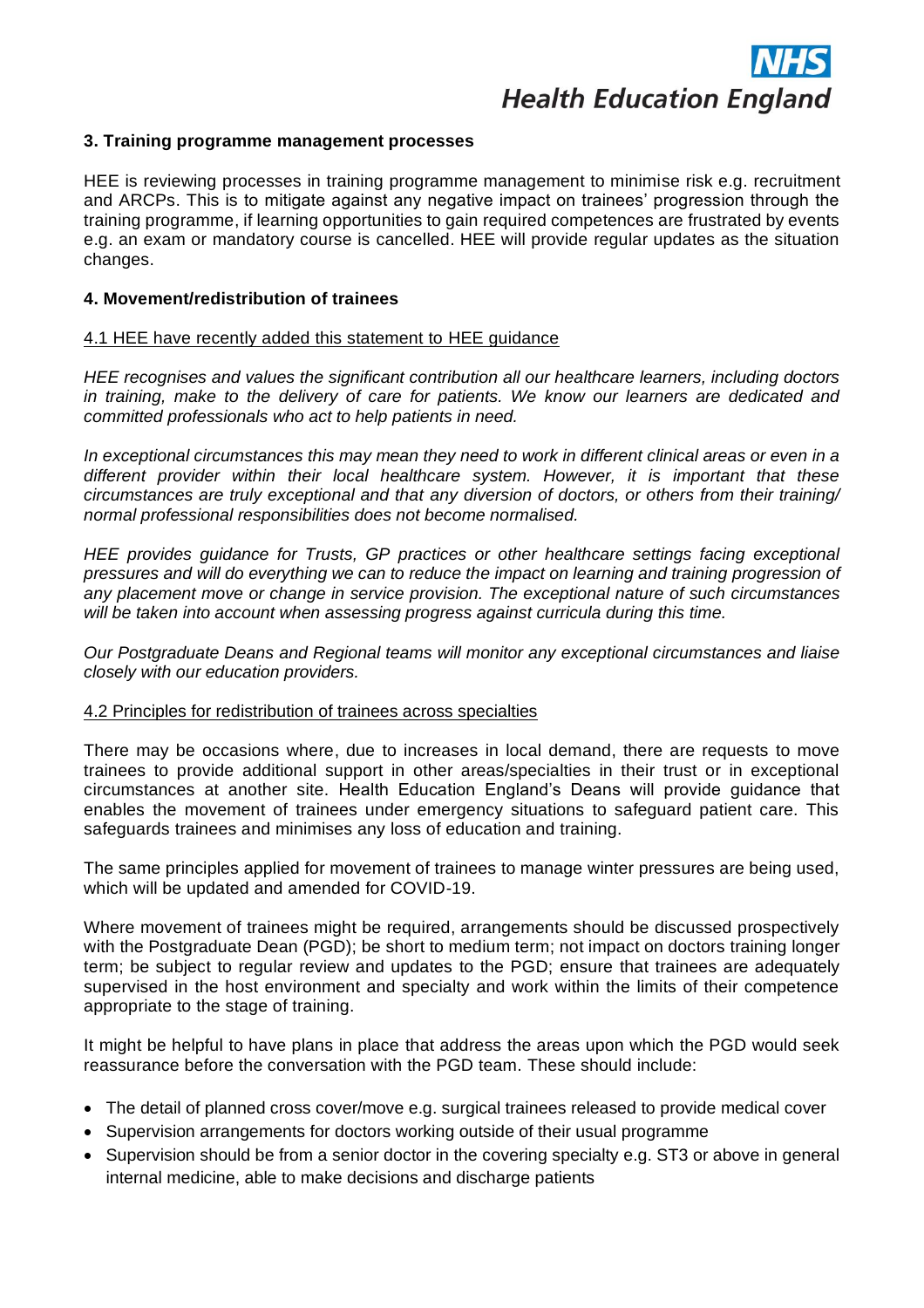

- Where junior doctors are providing medical care on outlying wards outside of their normal training programme, that the medical team maintains responsibility and accountability for the patients
- Those patients on outlying wards are regularly reviewed by a senior medical clinician (ST3 and above) from the medical team responsible for them
- Trainees should provide the care within an environment with which they are familiar e.g. caring for outliers on their "normal" wards before they are moved to different, unfamiliar environments.
- In whatever environment, there needs to be clear accountability for, and supervision of, the trainees caring for the group of patients who are not in an ideal environment (e.g. outliers, short stay, acute receiving)
- Duration of the cover/move and assurance that it does not breach safe working hours/practices
- Criteria and arrangements for exceptional cancellation of protected teaching
- Assurance that trainees are not unreasonably burdened with educationally unproductive tasks that might frustrate development of the required competencies
- The mechanism for informing trainees and their usual training programme faculty including clinical and educational supervisors.

# 4.3 Movement of senior/higher specialty medicine trainees

In response to the expansion of regional High Consequences Infectious Disease (HCID) centres across the UK, there have been a limited number of requests to move senior infectious disease trainees (General Internal Medicine – GIM & ID) from peripheral sites in host Trusts to the regional centres with HCID beds.

Currently, the requests are small numbers which have been managed on a case by case basis which ensures that stability of service in the host trust is not compromised in accordance with agreed principles:

- The justification for the request should be evidenced by exceptional circumstances
- Trainee movement across sites should not be mandated. Trainees should not feel pressured and should be able to volunteer
- The movement/transfer should be with prior approval of the Postgraduate Dean, the Specialty School, training programme director and the host and donor trusts. This is in accordance with the framework agreed with Public Health England (PHE) for moving senior Public Health Trainees in response to COVID-19
- All reasonable steps should be taken to reduce impact on service delivery on the donor trust and, if appropriate, options for backfill using other suitably qualified health professionals should be explored
- Patient safety is paramount, and movement of trainees might be refused if the risk assessment is that the movement would adversely impact service delivery, safe practice and training
- Movement of trainees should be monitored through the specialty schools with regular reporting to the Postgraduate Dean and to HEE Deans.

Postgraduate Deans will endeavour to ensure that there is a senior member of the team available for advice with decisions made in a timely way during this busy time.

All clinicians should be reminded of the PHE advice about safe practice during the COVID-19 outbreak:

<https://www.gov.uk/government/collections/wuhan-novel-coronavirus>